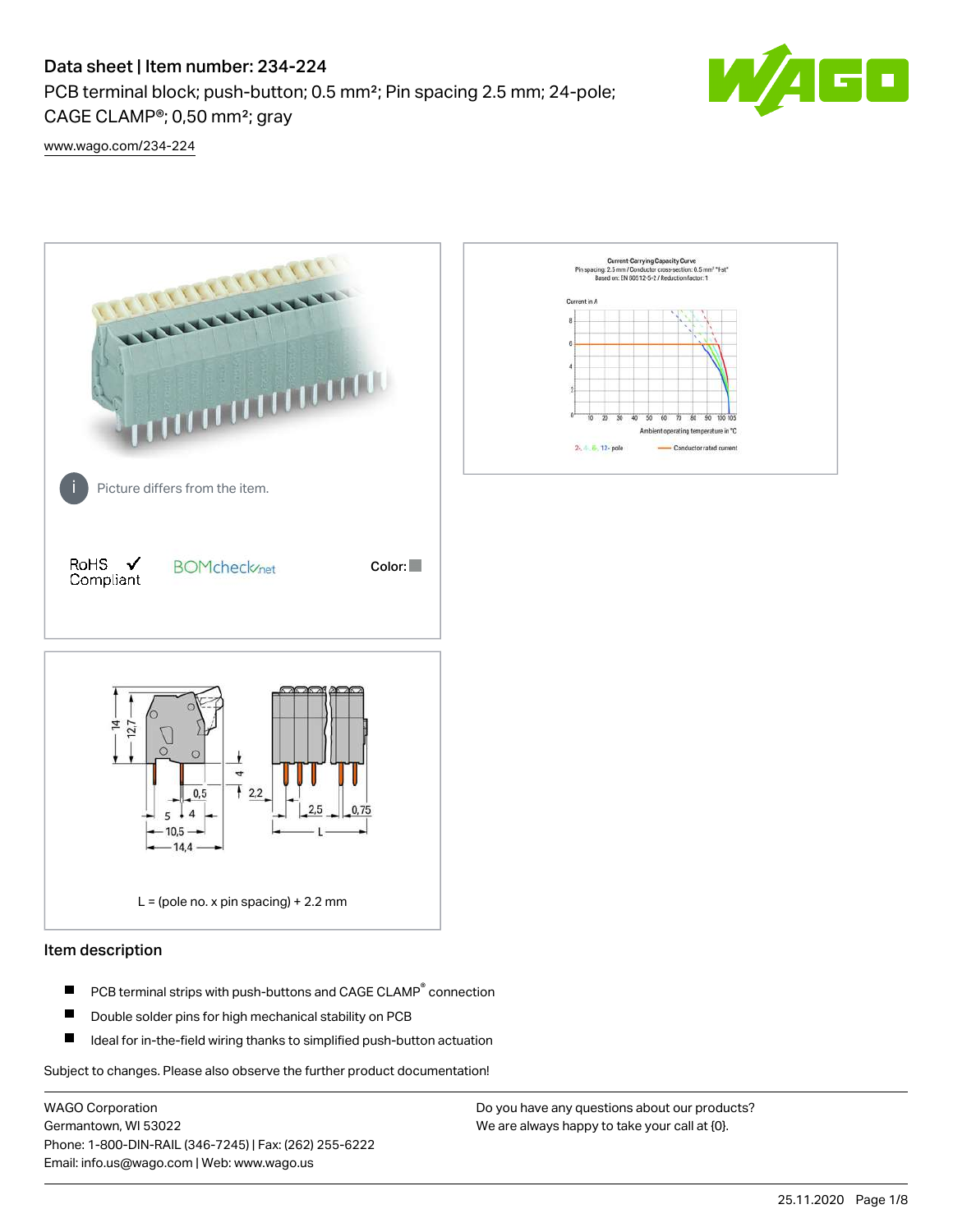W/AGO

**Convenient, tool-free operation** 

# Data

# Electrical data

### Ratings per IEC/EN 60664-1

| Ratings per                 | IEC/EN 60664-1                                                        |
|-----------------------------|-----------------------------------------------------------------------|
| Rated voltage (III / 3)     | 63 V                                                                  |
| Rated surge voltage (III/3) | $2.5$ kV                                                              |
| Rated voltage (III/2)       | 160 V                                                                 |
| Rated surge voltage (III/2) | $2.5$ kV                                                              |
| Nominal voltage (II/2)      | 320 V                                                                 |
| Rated surge voltage (II/2)  | $2.5$ kV                                                              |
| Rated current               | 6A                                                                    |
| Legend (ratings)            | $(III / 2)$ $\triangle$ Overvoltage category III / Pollution degree 2 |

#### Ratings per UL 1059

| Approvals per                  | UL 1059 |
|--------------------------------|---------|
| Rated voltage UL (Use Group B) | 150 V   |
| Rated current UL (Use Group B) | 4 A     |

### Ratings per CSA

| Approvals per                   | CSA   |
|---------------------------------|-------|
| Rated voltage CSA (Use Group B) | 150 V |
| Rated current CSA (Use Group B) |       |

#### Connection data

| Connection technology                             | CAGE CLAMP <sup>®</sup>                |
|---------------------------------------------------|----------------------------------------|
| Actuation type                                    | Push-button                            |
| Solid conductor                                   | $0.080.5$ mm <sup>2</sup> / 28  20 AWG |
| Fine-stranded conductor                           | $0.080.5$ mm <sup>2</sup> / 28  20 AWG |
| Fine-stranded conductor; with insulated ferrule   | $0.25 \text{ mm}^2$                    |
| Fine-stranded conductor; with uninsulated ferrule | $0.25 \text{ mm}^2$                    |
| Strip length                                      | $56$ mm $/ 0.20.24$ inch               |
| Conductor connection direction to PCB             | 90°                                    |
| Pole No.                                          | 24                                     |

Subject to changes. Please also observe the further product documentation!

| <b>WAGO Corporation</b>                                | Do you have any questions about our products? |
|--------------------------------------------------------|-----------------------------------------------|
| Germantown, WI 53022                                   | We are always happy to take your call at {0}. |
| Phone: 1-800-DIN-RAIL (346-7245)   Fax: (262) 255-6222 |                                               |
| Email: info.us@wago.com   Web: www.wago.us             |                                               |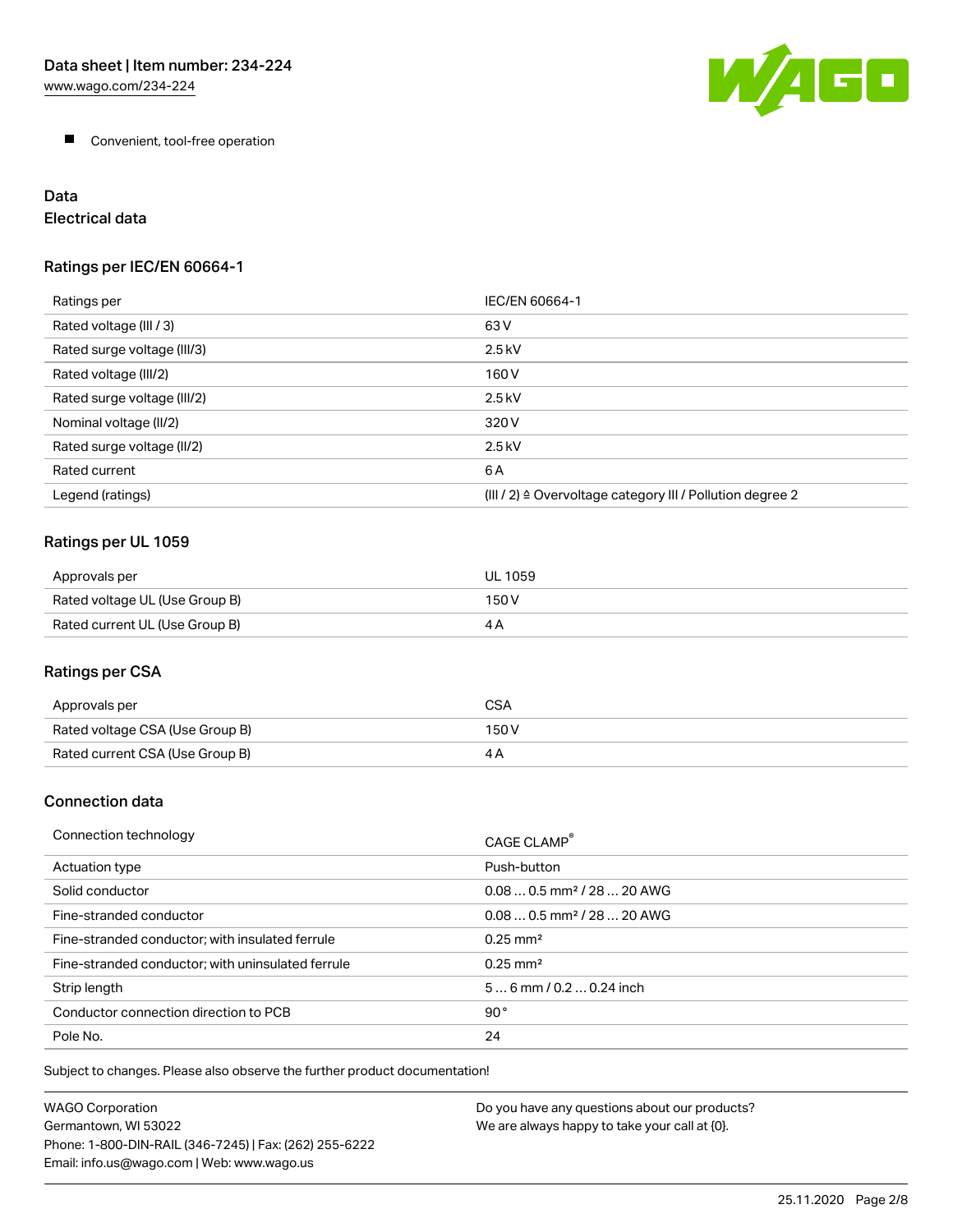[www.wago.com/234-224](http://www.wago.com/234-224)



| Total number of connection points | 24 |
|-----------------------------------|----|
| Total number of potentials        | 24 |
| Number of connection types        |    |
| Number of levels                  |    |

#### Physical data

| Pin spacing                          | 2.5 mm / 0.098 inch  |
|--------------------------------------|----------------------|
| Width                                | 62.2 mm / 2.449 inch |
| Height                               | 18 mm / 0.709 inch   |
| Height from the surface              | 14 mm / 0.551 inch   |
| Depth                                | 14.4 mm / 0.567 inch |
| Solder pin length                    | 4 mm                 |
| Solder pin dimensions                | $0.5 \times 0.75$ mm |
| Drilled hole diameter with tolerance | 1 1 $(+0.1)$ mm      |

#### PCB contact

| PCB contact                         | тнт                                      |  |
|-------------------------------------|------------------------------------------|--|
| Solder pin arrangement              | over the entire terminal strip (in-line) |  |
| Number of solder pins per potential |                                          |  |

#### Material Data

| Color                       | gray                                  |
|-----------------------------|---------------------------------------|
| Material group              |                                       |
| Insulation material         | Polyamide (PA66)                      |
| Flammability class per UL94 | V <sub>0</sub>                        |
| Clamping spring material    | Chrome nickel spring steel (CrNi)     |
| Contact material            | Electrolytic copper $(E_{\text{Cl}})$ |
| Contact plating             | tin-plated                            |
| Fire load                   | 0.172 MJ                              |
| Weight                      | 12g                                   |
|                             |                                       |

#### Environmental Requirements

| Limit temperature range | -60  +105 °C |
|-------------------------|--------------|
|-------------------------|--------------|

Subject to changes. Please also observe the further product documentation!

WAGO Corporation Germantown, WI 53022 Phone: 1-800-DIN-RAIL (346-7245) | Fax: (262) 255-6222 Email: info.us@wago.com | Web: www.wago.us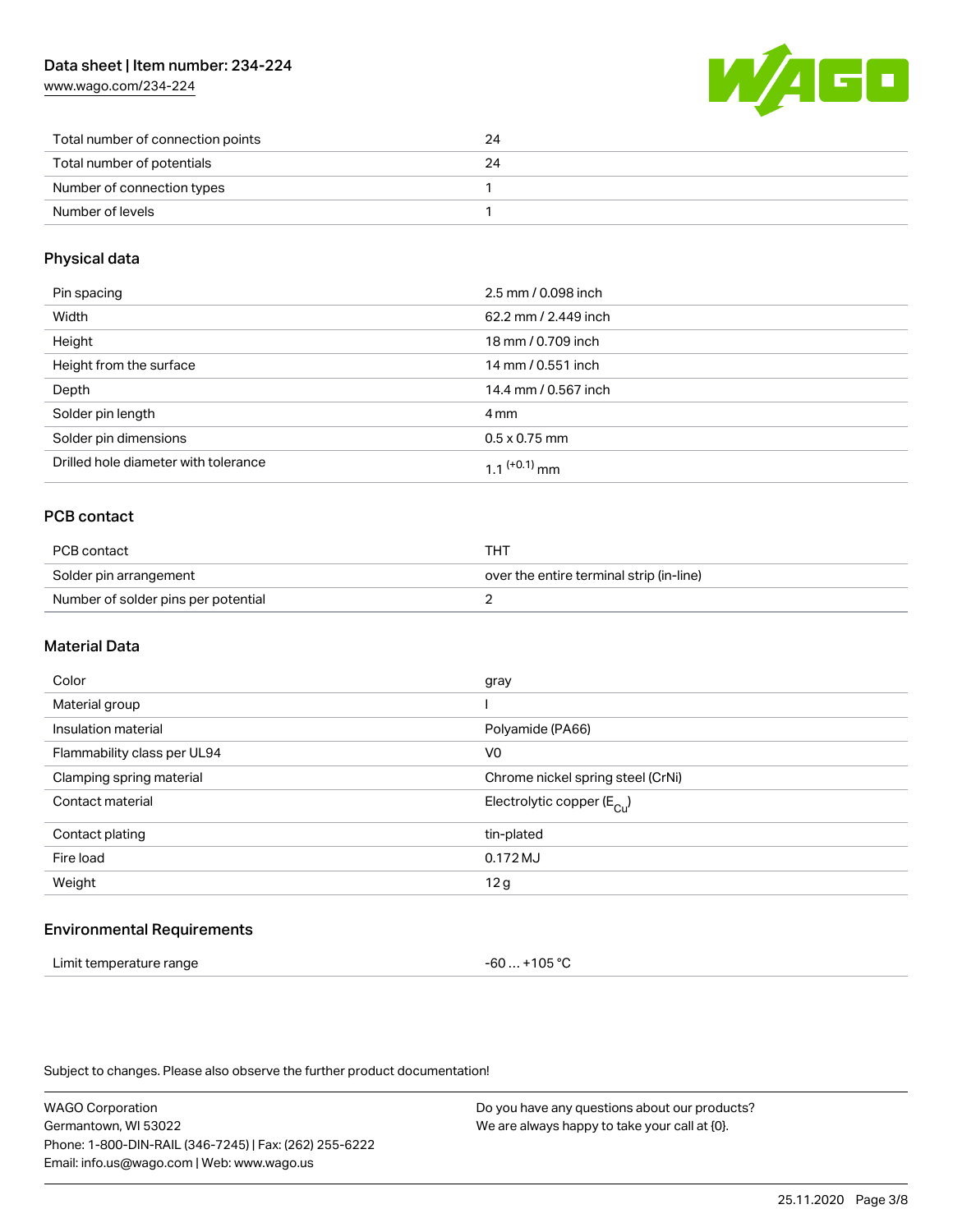

#### Commercial data

| Product Group         | 4 (Printed Circuit) |
|-----------------------|---------------------|
| Packaging type        | <b>BOX</b>          |
| Country of origin     | CН                  |
| <b>GTIN</b>           | 4044918651707       |
| Customs tariff number | 85369010000         |

#### Approvals / Certificates

#### Country specific Approvals

|            |                                               |                                 | Certificate               |
|------------|-----------------------------------------------|---------------------------------|---------------------------|
| Logo       | Approval                                      | <b>Additional Approval Text</b> | name                      |
|            | <b>CCA</b><br>DEKRA Certification B.V.        | EN 60998                        | NTR NL<br>6946            |
| KEMA       | <b>CCA</b><br>DEKRA Certification B.V.        | EN 60998                        | 2153951.01                |
|            | <b>CCA</b><br><b>DEKRA Certification B.V.</b> | EN 60947-7-4                    | NTR <sub>NL</sub><br>7787 |
|            | <b>CSA</b><br>DEKRA Certification B.V.        | C22.2                           | 1465035                   |
| EMA<br>EUR | <b>KEMA/KEUR</b><br>DEKRA Certification B.V.  | EN 60947-7-4                    | 71-111042                 |

#### Ship Approvals

| Logo | Approval                                  | <b>Additional Approval Text</b> | Certificate<br>name             |
|------|-------------------------------------------|---------------------------------|---------------------------------|
| ABS  | <b>ABS</b><br>American Bureau of Shipping | $\overline{\phantom{0}}$        | 19-<br>HG1869876-<br><b>PDA</b> |
|      | BV                                        | IEC 60998                       | 11915/D0                        |

Subject to changes. Please also observe the further product documentation!

| <b>WAGO Corporation</b>                                | Do you have any questions about our products? |
|--------------------------------------------------------|-----------------------------------------------|
| Germantown, WI 53022                                   | We are always happy to take your call at {0}. |
| Phone: 1-800-DIN-RAIL (346-7245)   Fax: (262) 255-6222 |                                               |
| Email: info.us@wago.com   Web: www.wago.us             |                                               |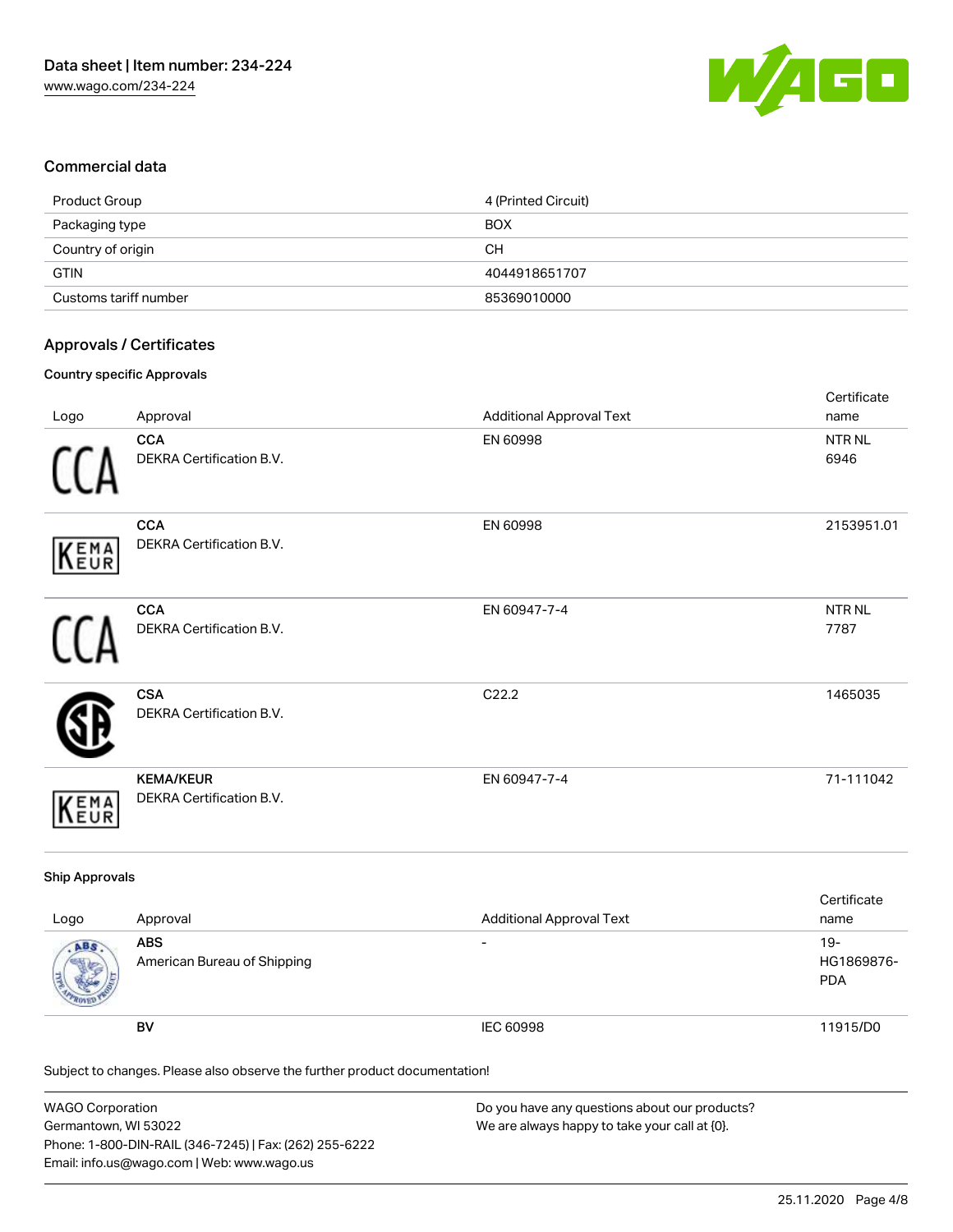[www.wago.com/234-224](http://www.wago.com/234-224)



Bureau Veritas S.A. BV



- TAE000016Z

**ONV.GL** 

DNV GL Det Norske Veritas, Germanischer Lloyd

#### UL-Approvals

|      |                               |                                 | Certificate |
|------|-------------------------------|---------------------------------|-------------|
| Logo | Approval                      | <b>Additional Approval Text</b> | name        |
|      | UL                            | <b>UL 1059</b>                  | 20190731-   |
| Б    | UL International Germany GmbH |                                 | E45172      |

#### Compatible products

|         | Item no.: 210-331/250-202                                                                               | www.wago.com/210-331 |  |
|---------|---------------------------------------------------------------------------------------------------------|----------------------|--|
|         | Marking strips; as a DIN A4 sheet; MARKED; 1-16 (400x); Height of marker strip: 2.3 mm/0.091 in; Strip  | /250-202             |  |
|         | length 182 mm; Horizontal marking; Self-adhesive; white                                                 |                      |  |
|         | Item no.: 210-331/250-204                                                                               | www.wago.com/210-331 |  |
|         | Marking strips; as a DIN A4 sheet; MARKED; 17-32 (400x); Height of marker strip: 2.3 mm/0.091 in; Strip | /250-204             |  |
|         | length 182 mm; Horizontal marking; Self-adhesive; white                                                 |                      |  |
|         | Item no.: 210-331/250-206                                                                               |                      |  |
|         | Marking strips; as a DIN A4 sheet; MARKED; 33-48 (400x); Height of marker strip: 2.3 mm/0.091 in; Strip | www.wago.com/210-331 |  |
|         | length 182 mm; Horizontal marking; Self-adhesive; white                                                 | /250-206             |  |
|         | Item no.: 210-331/250-207                                                                               |                      |  |
|         | Marking strips; as a DIN A4 sheet; MARKED; 1-48 (100x); Height of marker strip: 2.3 mm/0.091 in; Strip  | www.wago.com/210-331 |  |
|         | length 182 mm; Horizontal marking; Self-adhesive; white                                                 | /250-207             |  |
| tools   |                                                                                                         |                      |  |
|         | Item no.: 210-648                                                                                       |                      |  |
|         | Operating tool; Blade: 2.5 x 0.4 mm; with a partially insulated shaft; angled; short                    | www.wago.com/210-648 |  |
|         | Item no.: 210-719                                                                                       |                      |  |
|         | Operating tool; Blade: 2.5 x 0.4 mm; with a partially insulated shaft                                   | www.wago.com/210-719 |  |
| ferrule |                                                                                                         |                      |  |
|         | Item no.: 216-131                                                                                       |                      |  |
|         | Ferrule; Sleeve for 0.25 mm <sup>2</sup> / AWG 24; uninsulated; electro-tin plated; silver-colored      | www.wago.com/216-131 |  |
|         |                                                                                                         |                      |  |

Subject to changes. Please also observe the further product documentation!

WAGO Corporation Germantown, WI 53022 Phone: 1-800-DIN-RAIL (346-7245) | Fax: (262) 255-6222 Email: info.us@wago.com | Web: www.wago.us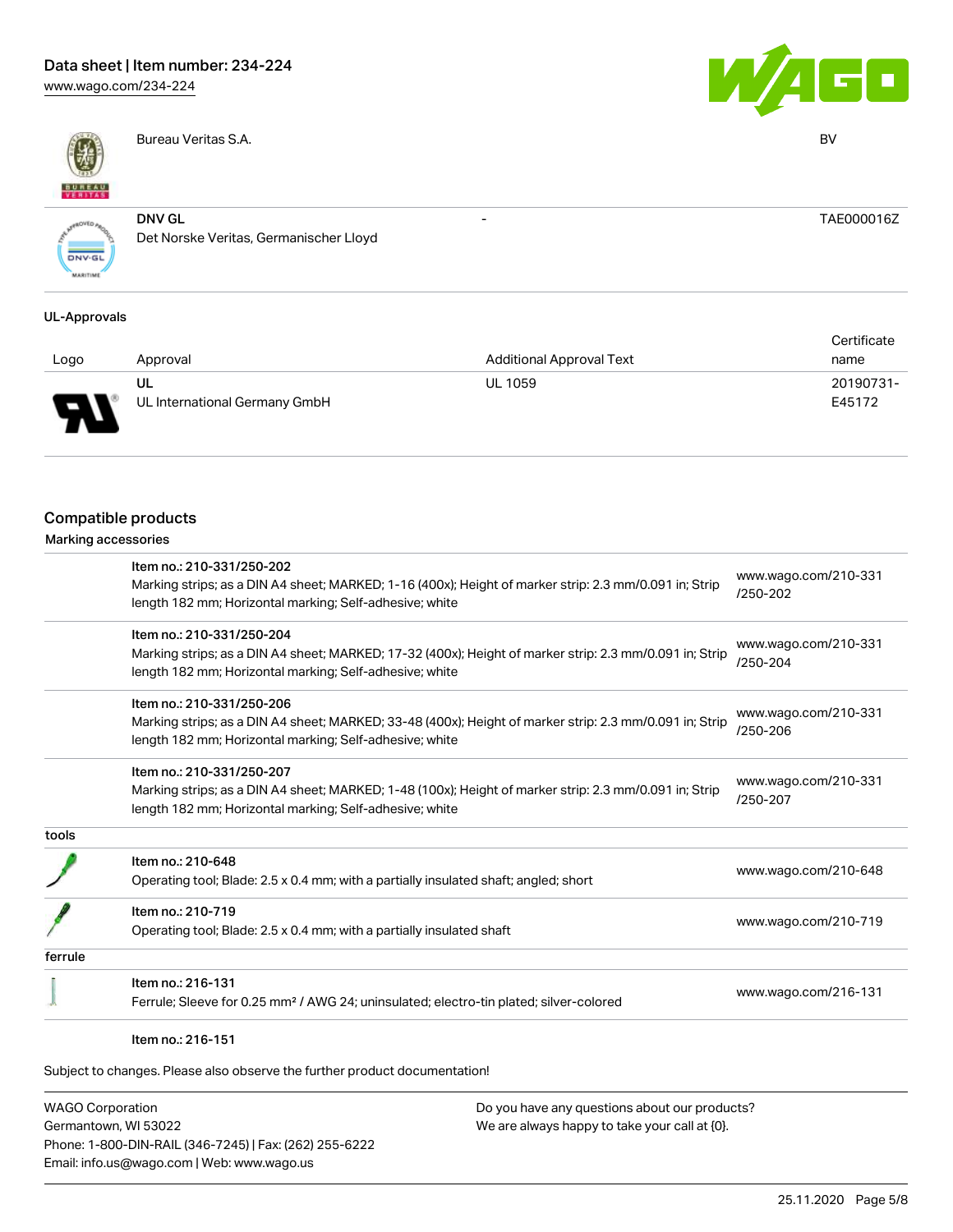[www.wago.com/234-224](http://www.wago.com/234-224)



|                          | Ferrule; Sleeve for 0.25 mm <sup>2</sup> / AWG 24; uninsulated; electro-tin plated                                                                                                                                             |             | www.wago.com/216-151                         |          |
|--------------------------|--------------------------------------------------------------------------------------------------------------------------------------------------------------------------------------------------------------------------------|-------------|----------------------------------------------|----------|
|                          | Item no.: 216-301<br>Ferrule; Sleeve for 0.25 mm <sup>2</sup> / AWG 24; insulated; electro-tin plated; yellow<br>Item no.: 216-321<br>Ferrule; Sleeve for 0.25 mm <sup>2</sup> / AWG 24; insulated; electro-tin plated; yellow |             | www.wago.com/216-301<br>www.wago.com/216-321 |          |
|                          |                                                                                                                                                                                                                                |             |                                              |          |
| <b>Downloads</b>         | Documentation                                                                                                                                                                                                                  |             |                                              |          |
|                          | <b>Additional Information</b>                                                                                                                                                                                                  |             |                                              |          |
|                          | Technical explanations                                                                                                                                                                                                         | Apr 3, 2019 | pdf<br>3.6 MB                                | Download |
| <b>CAD</b> files         |                                                                                                                                                                                                                                |             |                                              |          |
| CAD data                 |                                                                                                                                                                                                                                |             |                                              |          |
|                          | 2D/3D Models 234-224                                                                                                                                                                                                           |             | <b>URL</b>                                   | Download |
| <b>CAE</b> data          |                                                                                                                                                                                                                                |             |                                              |          |
|                          | EPLAN Data Portal 234-224                                                                                                                                                                                                      |             | <b>URL</b>                                   | Download |
|                          | ZUKEN Portal 234-224                                                                                                                                                                                                           |             | URL                                          | Download |
| <b>PCB Design</b>        |                                                                                                                                                                                                                                |             |                                              |          |
|                          | Symbol and Footprint 234-224                                                                                                                                                                                                   |             | URL                                          | Download |
|                          | CAx data for your PCB design, consisting of "schematic symbols and PCB footprints",<br>allow easy integration of the WAGO component into your development environment.                                                         |             |                                              |          |
|                          | Supported formats:                                                                                                                                                                                                             |             |                                              |          |
| ш                        | Accel EDA 14 & 15                                                                                                                                                                                                              |             |                                              |          |
|                          | Altium 6 to current version                                                                                                                                                                                                    |             |                                              |          |
| H                        | Cadence Allegro                                                                                                                                                                                                                |             |                                              |          |
| ш                        | DesignSpark                                                                                                                                                                                                                    |             |                                              |          |
|                          | Eagle Libraries                                                                                                                                                                                                                |             |                                              |          |
|                          | KiCad                                                                                                                                                                                                                          |             |                                              |          |
|                          | Mentor Graphics BoardStation                                                                                                                                                                                                   |             |                                              |          |
| $\overline{\phantom{a}}$ | Mentor Graphics Design Architect                                                                                                                                                                                               |             |                                              |          |

WAGO Corporation Germantown, WI 53022 Phone: 1-800-DIN-RAIL (346-7245) | Fax: (262) 255-6222 Email: info.us@wago.com | Web: www.wago.us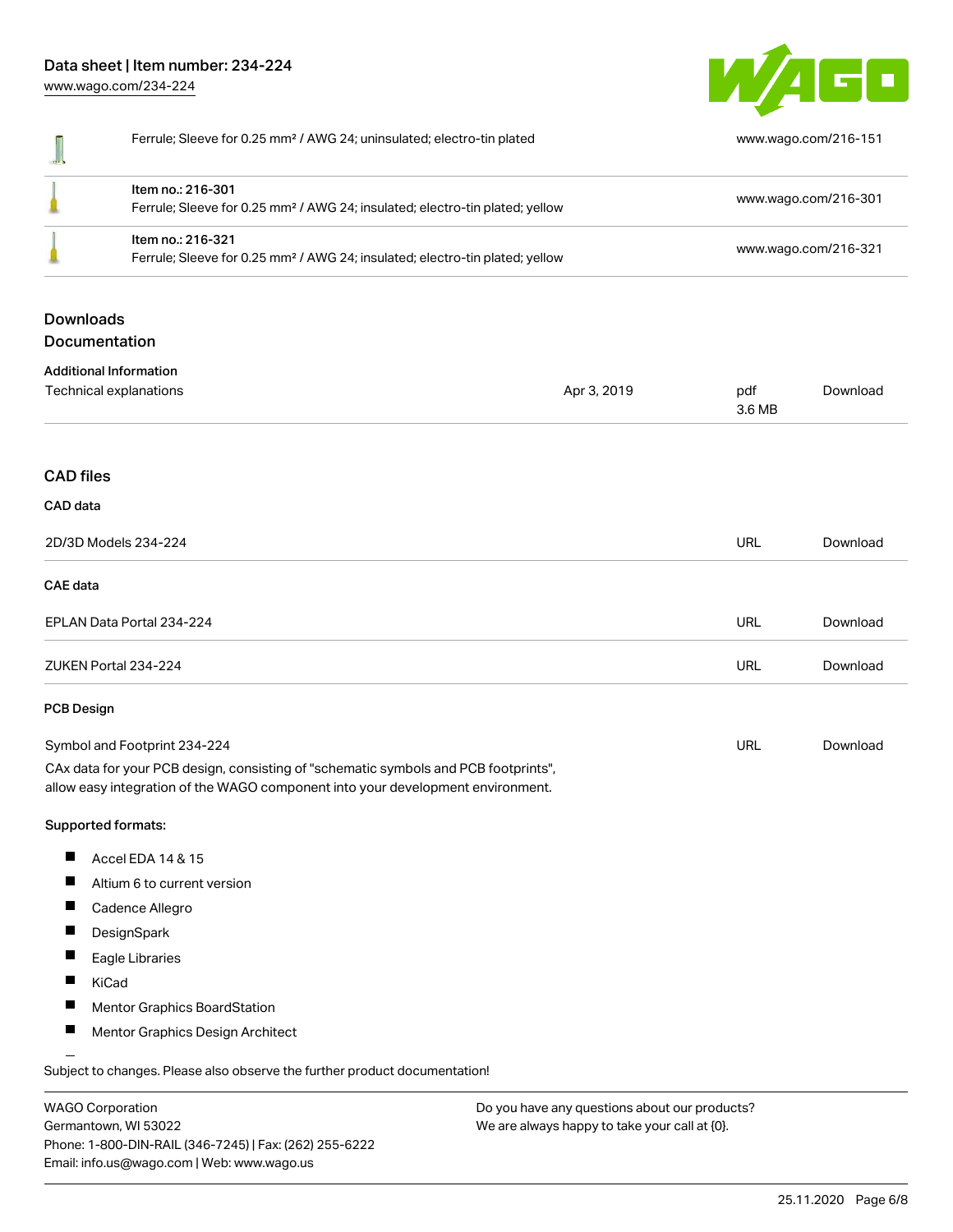[www.wago.com/234-224](http://www.wago.com/234-224)



- $\blacksquare$ Mentor Graphics Design Expedition 99 and 2000
- $\blacksquare$ OrCAD 9.X PCB and Capture
- $\blacksquare$ PADS PowerPCB 3, 3.5, 4.X, and 5.X
- $\blacksquare$ PADS PowerPCB and PowerLogic 3.0
- П PCAD 2000, 2001, 2002, 2004, and 2006
- $\blacksquare$ Pulsonix 8.5 or newer
- $\blacksquare$ STL
- $\blacksquare$ 3D STEP
- $\blacksquare$ TARGET 3001!
- $\blacksquare$ View Logic ViewDraw
- $\blacksquare$ Quadcept
- П Zuken CadStar 3 and 4
- $\blacksquare$ Zuken CR-5000 and CR-8000

PCB Component Libraries (EDA), PCB CAD Library Ultra Librarian

#### Installation Notes

#### Conductor termination



Nominal cross-section: 0.5 mm<sup>2</sup> (20 AWG); Inserting/removing a conductor.

0.75 mm² (18 AWG) only in every other position

Marking

Subject to changes. Please also observe the further product documentation!

WAGO Corporation Germantown, WI 53022 Phone: 1-800-DIN-RAIL (346-7245) | Fax: (262) 255-6222 Email: info.us@wago.com | Web: www.wago.us